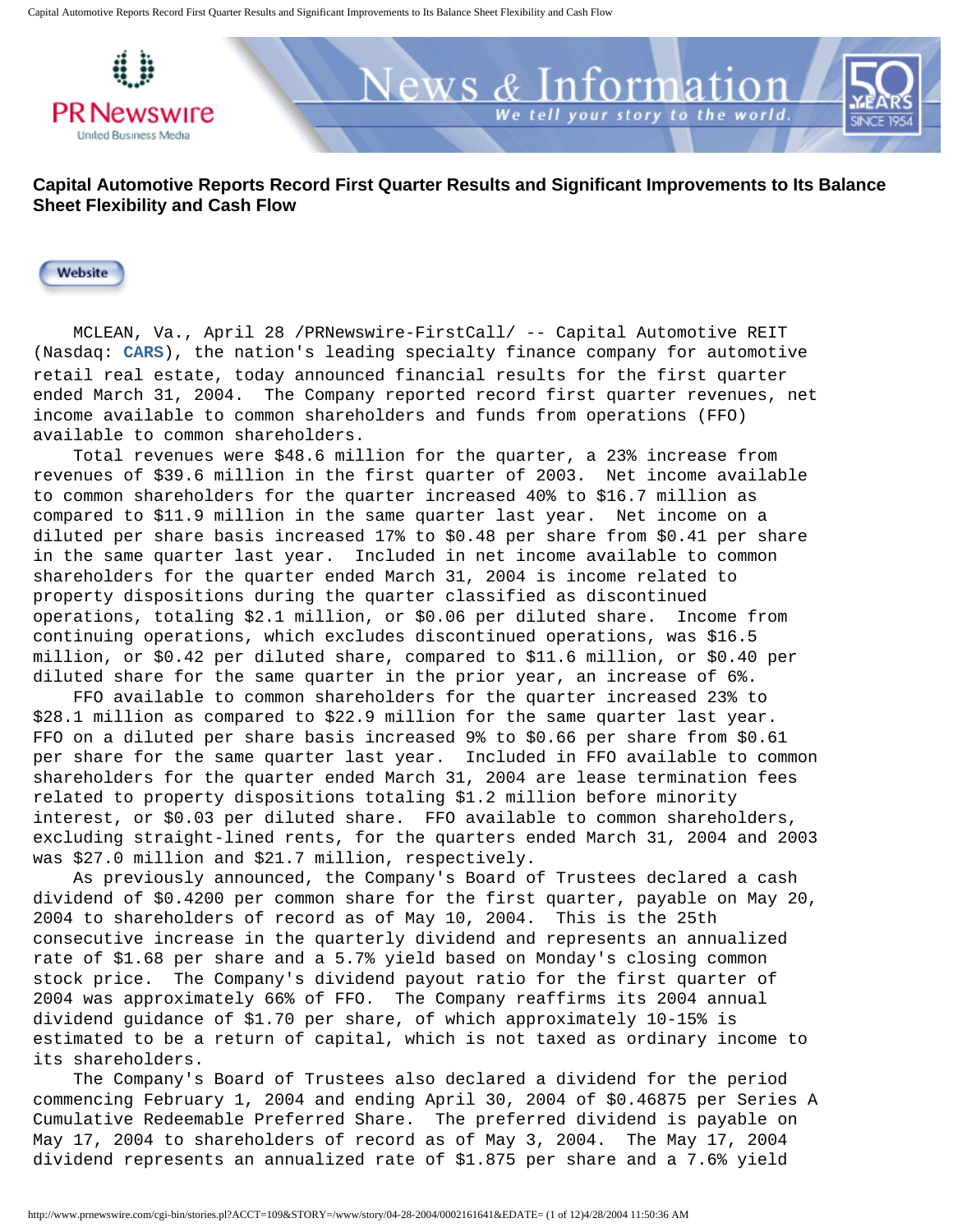based on Monday's closing preferred stock price.

#### Real Estate Investments

 During the first quarter, the Company increased its real estate investments by approximately \$24 million. The investment activity for the quarter consisted of \$82.4 million in property investments, \$33.2 million in property dispositions, and the repayment of a \$25.5 million note previously issued by the Company that was secured by a property acquired during the first quarter.

#### Property Investments

 The Company completed approximately \$82.4 million in investments, which included five auto retail properties and several construction and improvement fundings. These investments contain 11 automotive franchises located in 11 states and have a weighted average initial lease term of 18.1 years, with multiple renewal options exercisable at the option of the tenants. Unless otherwise noted below, the investments were funded with cash on hand. A summary of these investments is as follows:

- \* One property totaling \$25.5 million leased to Herb Gordon Auto Group, Inc., an affiliate of Atlantic Automotive (Mile One Automotive), a new tenant located in the Montgomery Auto Sales Park in Silver Spring, Maryland. Five franchises are operated on the property, including Dodge, Mercedes-Benz, Nissan, Subaru, and Volvo, as well as a used car dealership and a body shop. With this purchase, a note previously issued by the Company and secured by this property was paid off. The Company has committed to fund approximately \$15 million for improvements to these facilities. Atlantic Automotive, which has sales volumes that would rank them within the "Top 50" dealer groups in the country, represents 26 automobile brands in 36 retail locations located in Maryland and Pennsylvania through the Heritage, Herb Gordon and Tischer Automotive Groups, the Baltimore Area Saturn Retailers, and Motorworld.
- \* One property leased to Park Place Motorcars, Ltd. in Dallas, Texas. The Company has committed to fund a state-of-the-art Mercedes-Benz and Porsche sales and service facility which will be constructed on the property. Simultaneously with the acquisition, the Company sold to Park Place Motorcars the current Mercedes-Benz sales and service facility, which approximates the property acquisition value. The dealer is relocating its operations to expand its service capacity and inventory selection to support higher sales volumes and maintain high customer satisfaction. Park Place Motorcars currently has five dealership locations, consisting of 10 luxury franchises, including Bentley, Jaguar, Land Rover, Lexus, Maserati, Mercedes-Benz, Porsche and Rolls-Royce. Park Place has been recognized as a Time Magazine Quality Dealer and an American Import Automobile Dealer Association All-Star Dealer. As of March 31, 2004, the Company leased five properties to affiliates of Park Place Motorcars, representing approximately 2.5% of the Company's total annualized rental revenue.
- \* One property totaling \$11.0 million leased to an affiliate of Wolfe Automotive Group, a new tenant, located in Ballwin, Missouri, a suburb of St. Louis. A Toyota franchise is operated on the property. Wolfe Automotive Group also operates Acura, Audi, Chevrolet, Chrysler, Dodge, Honda, Jeep, Kia, Nissan, Oldsmobile, Saturn, Suzuki, Toyota, and Volkswagen franchises in the Kansas City metropolitan area; Saturn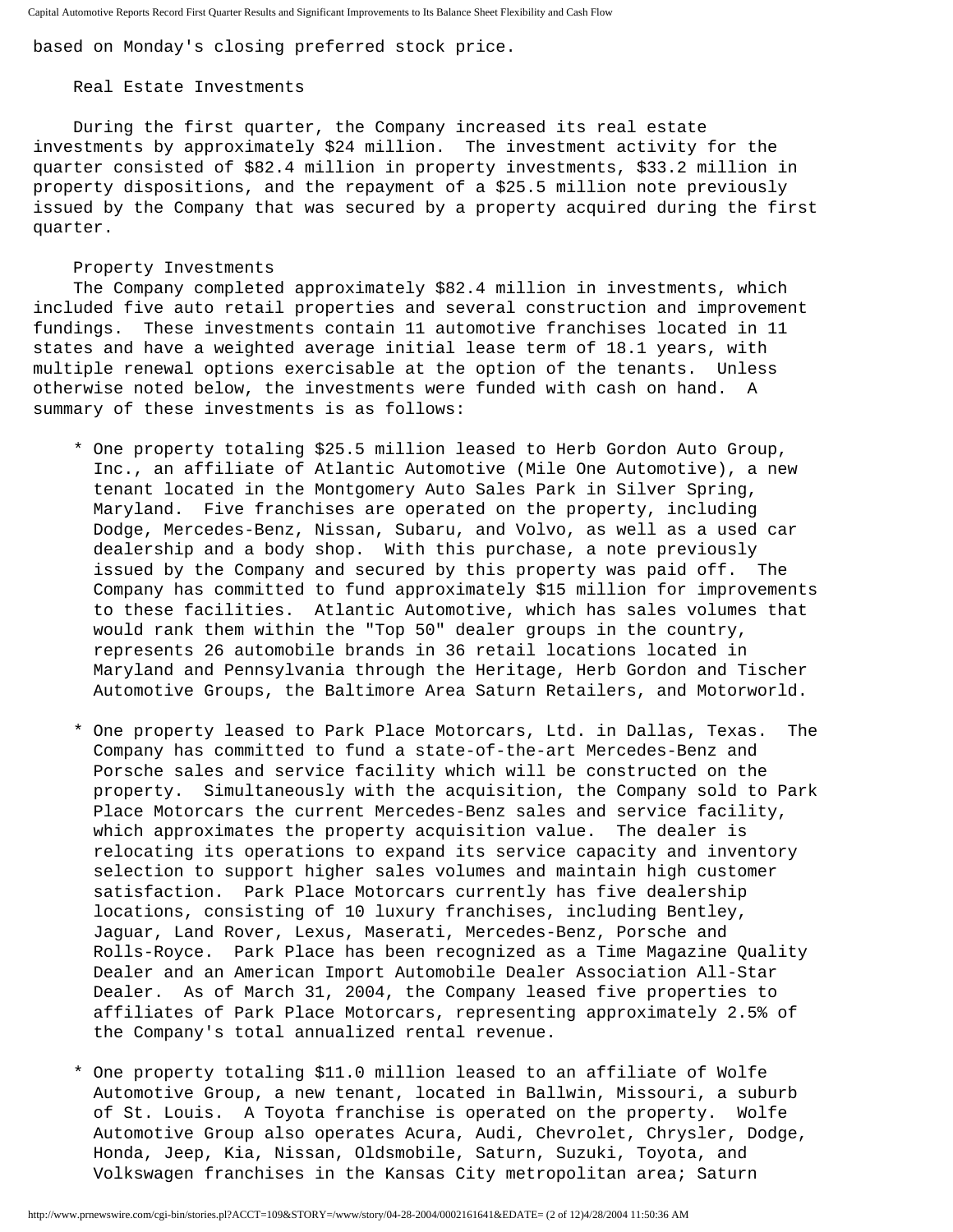franchises in Chicago; and Acura and Saturn franchises in Springfield, Missouri. During 2003, the Wolfe Group was ranked as the 62nd largest automotive company in the United States according to Automotive News.

- \* One property totaling \$2.5 million leased to an affiliate of Midwestern Auto Group located in Dublin, Ohio, a suburb of Columbus. Two franchises, Ferrari and Maserati, are located on the property. Midwestern Automotive Group, which operates 13 import franchises from three locations, all of which are leased from Capital Automotive, is the nation's largest dealership group of European brands in one location. As of March 31, 2004, the Company leased three properties to affiliates of Midwestern Auto Group, representing approximately 1.0% of the Company's total annualized rental revenue.
- \* One property totaling approximately \$2.4 million leased to a subsidiary of Asbury Automotive Group, Inc. (NYSE: **[ABG](http://alliance.marketwatch.com/custom/alliance/interactivechart.asp?symb=ABG&astyle=0,0,0,0,0,0,0,10,0,0&c=179&urlpull=&logourl=&post=0)**), located in Bryant, Arkansas, which is 18 miles southwest of Little Rock. A Hyundai franchise is operated on the property. Asbury is one of the largest auto retailers in the United States operating 103 retail auto stores, encompassing 143 franchises for the sale and servicing of 35 different brands of American, European and Asian automobiles. As of March 31, 2004, the Company leased 13 properties to subsidiaries of Asbury, representing approximately 3.7% of the Company's total annualized rental revenue.
- \* Construction and improvement fundings, totaling approximately \$26.0 million, all of which were transacted with existing tenants on previously acquired properties.

#### Property Dispositions

 During the first quarter, the Company sold six auto retail locations, totaling \$33.2 million, to four dealer groups, resulting in a combined gain of approximately \$1.2 million before minority interest. In exchange for early termination of the leases related to certain of these properties, the Company received approximately \$1.2 million in lease termination fees, which was recorded during the first quarter. The earnings generated from this real estate, including the combined gain and the lease termination fees, has been reported as discontinued operations.

 Commenting on today's news, Thomas D. Eckert, President and Chief Executive Officer, stated, "As we have articulated in the past, the ability to accommodate property sales and substitutions with our clients affords us the opportunity to cleanse our portfolio while meeting the needs of our dealers to alter their locations. We continue to add new industry leading clients to our portfolio and remain very positive about our business opportunities. Given our robust acquisition pipeline, we believe we are well positioned to deliver solid growth in the future. We continue to believe that higher interest rates will generally be positive for our acquisition activity and will not impact the Company's earnings guidance negatively."

#### Portfolio Highlights

 As of March 31, 2004, Capital Automotive's portfolio was 100% occupied. On a quarterly basis, the Company performs a credit review of virtually all tenants in its portfolio utilizing their financial statements. The Company's rent coverage ratio, which is one of the primary metrics that the Company uses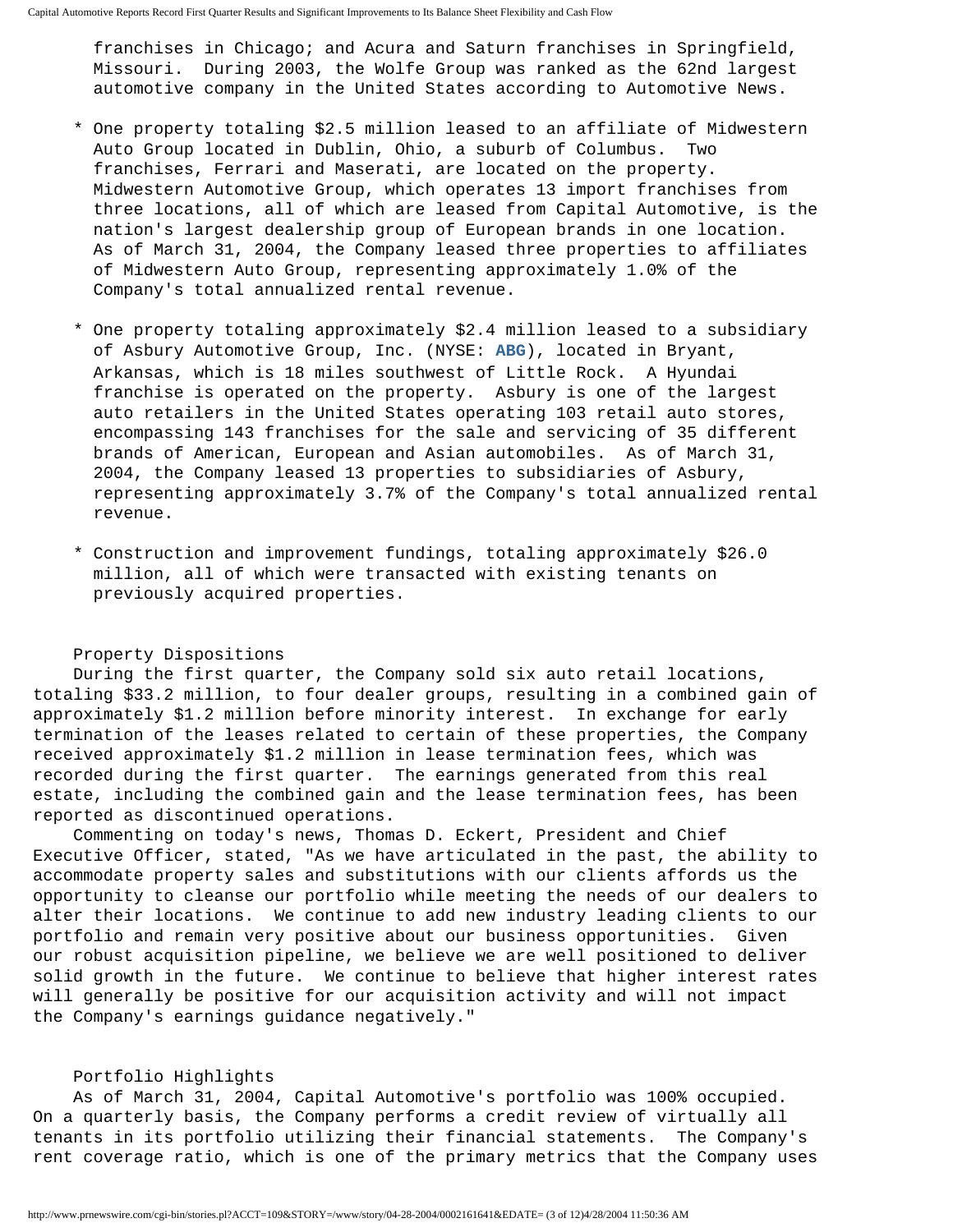to define the stability of its tenants' cash flow remains high. As of December 31, 2003, the weighted average operating cash flow of the Company's tenants exceeded 3.5 times the amount of their rental payments. At the end of the first quarter, the Company held lease security deposits and letters of credit totaling approximately \$12.9 million. Additionally, as of March 31, 2004, the Company had accumulated depreciation of approximately \$121.6 million representing approximately 6.3% of its real estate asset portfolio.

## Financing Highlights

 As of March 31, 2004, total assets and real estate investments before accumulated depreciation were approximately \$2.0 billion and \$1.9 billion, respectively. Total long-term mortgage and unsecured debt was \$1.08 billion and total draws outstanding under our short-term credit facilities were \$18 million. The Company's debt to assets (total assets plus accumulated depreciation) ratio was approximately 55% and debt to total market capitalization was approximately 40% as of March 31, 2004. For the three months ended March 31, 2004, the Company's interest coverage and debt service coverage ratios were 2.5 and 1.7, respectively. For the trailing 12 months, the Company's interest coverage and debt service coverage ratios were 2.5 and 1.6, respectively.

 During the first quarter, the Company completed an underwritten public offering of 1,825,000 of its common shares priced at \$35.40 per share. The net proceeds of the offering totaling \$61.5 million were used to fund acquisitions, to repay borrowings under the Company's short-term credit facilities and for general corporate purposes. The Company also closed on a mortgage note totaling \$11.9 million with one of the world's largest financial services companies. The loan has a ten-year term, 5.84% fixed interest rate, 25 year amortization period and requires monthly interest and principal payments. The net proceeds from the debt were used to repay borrowings under our short-term credit facilities.

 The Company has undertaken a significant restructuring of its balance sheet. During April 2004, the Company repaid the majority of its mortgage debt outstanding with Ford Motor Credit Corporation (Ford) totaling approximately \$214 million, of which approximately \$161 million was variable rate debt, with a weighted average spread over LIBOR of 226 basis points. The remaining \$53 million was variable rate debt swapped to fixed rate bearing interest at approximately 7.6%. The net proceeds used to repay the debt were derived from the following sources:

- \* On April 2, 2004, the Company issued 1.0 million common shares in an underwritten public offering at an initial price to the public of \$35.15 per share. Of the total \$35 million in net proceeds, approximately \$18 million was used to pay down amounts outstanding on the Company's short-term credit facilities and the remainder was used to pay off a portion of the debt outstanding with Ford;
- \* On April 15, 2004, the Company closed on a public offering of \$125 million senior unsecured monthly income notes at par and received net proceeds of approximately \$121 million. Interest on the 6.75% notes is payable monthly. The notes have a 15-year term and are redeemable at the Company's option after five years at par. The notes are trading on the American Stock Exchange (AMEX) under the symbol "CJM" (Amex: CJM). On March 18, 2004, which was the date the Company priced the notes, the Company entered into an interest rate swap arrangement with a third party to cause the interest rate on \$100 million of the notes effectively to be at a floating rate of the three-month LIBOR plus 162.4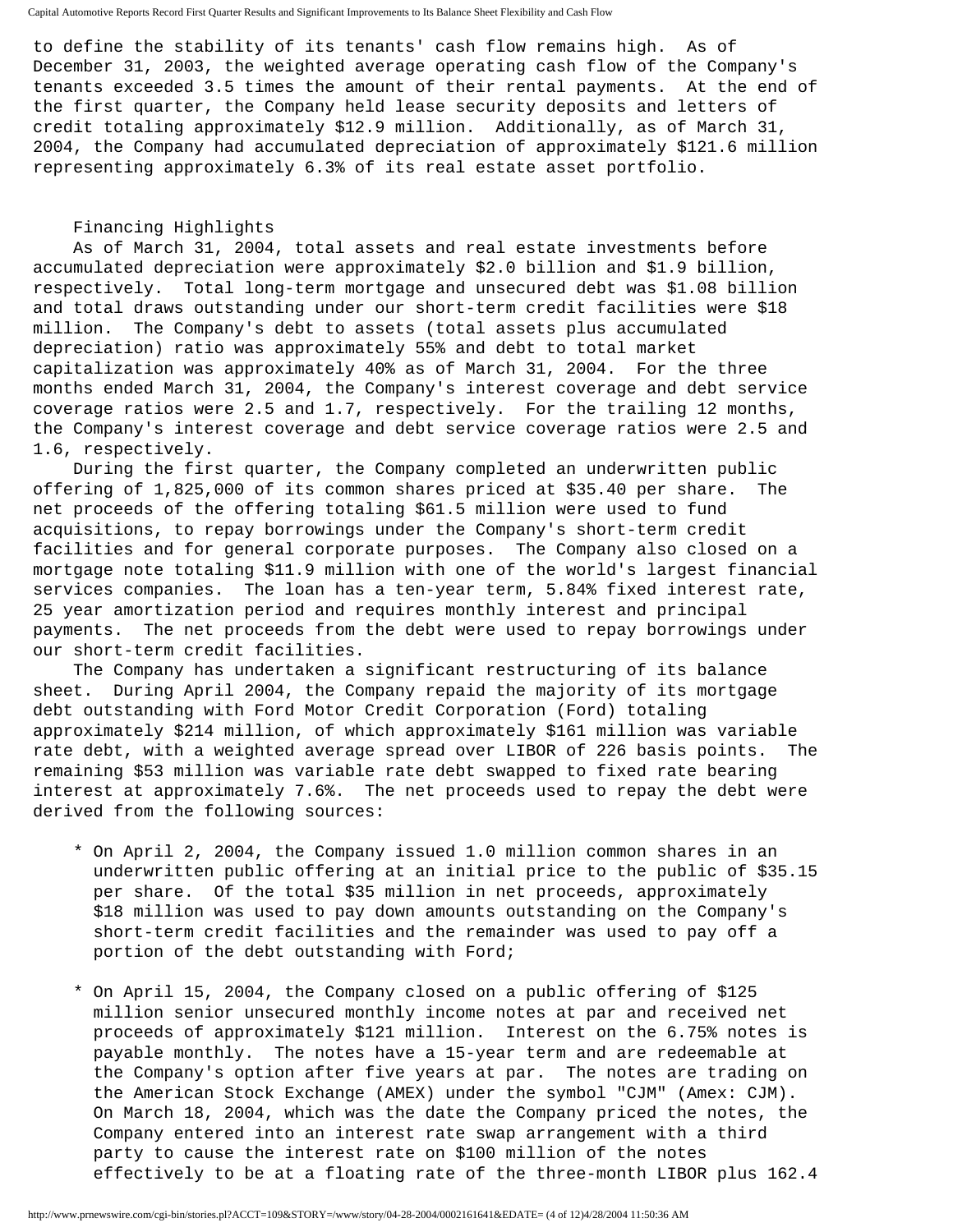basis points. The Company has structured the swap arrangement so that it is documented as a fair value hedge designated as highly effective at inception, therefore, the changes in the valuation of the swap will have no impact on Company earnings;

- \* On April 27, 2004, the Company issued 2,500,000 8% Series B Cumulative Redeemable Preferred Shares at \$25.00 per share, and received net proceeds of approximately \$61 million, of which approximately \$53 million was used to pay off a portion of the debt outstanding with Ford. The preferred shares pay quarterly dividends in arrears and are trading on the NASDAQ National Market under the symbol "CARSO" (Nasdaq: **[CARSO](http://alliance.marketwatch.com/custom/alliance/interactivechart.asp?symb=CARSO&astyle=0,0,0,0,0,0,0,10,0,0&c=179&urlpull=&logourl=&post=0)**) The shares are redeemable at the Company's option after April 27, 2009. The remaining net proceeds will be used to fund future acquisitions and for general corporate purposes; and
- \* Approximately \$23 million from borrowings on the Company's short-term credit facilities and cash on hand was used to pay off a portion of the debt outstanding with Ford.

 As a result of this balance sheet restructuring, on April 1, 2004, the Company terminated its \$60 million unsecured credit facility, which prohibited the issuance of senior unsecured debt. As of March 31, 2004, the facility had no amounts outstanding and was expected to remain principally unused until its expiration in March 2005. The Company plans to structure a new credit facility in the future that will better suit its needs. In the interim, the Company believes it has adequate availability under its remaining credit facilities to fund its short-term liquidity needs.

 As a result of these transactions, the Company expects to incur a debt restructuring charge totaling approximately \$5.1 million, or \$0.11 per share to both FFO available to common shareholders and net income available to common shareholders. The debt restructuring charge will be recorded in the second quarter and will consist of the write-off of deferred loan fees totaling approximately \$950,000 and swap breakage fees totaling approximately \$4.1 million related to the pay-off of variable rate debt with Ford that had been swapped to a fixed rate. Excluding this charge, the restructuring of the Company's balance sheet will not have an impact on future earnings guidance.

 This restructuring further increases the Company's balance sheet flexibility while continuing its strategy of match-funding its leases with its debt. Specifically, the Company accomplishes the following:

- \* Replacing \$214 million of secured financing with unsecured financing and equity capital;
- \* Increasing the Company's unencumbered assets to more than \$500 million. The Company's balance sheet will have the capacity to accommodate growth of over \$1 billion in real estate investments without having to return to the equity capital markets, under its board of trustees leverage guidance of 65% debt to undepreciated total assets;
- \* Retaining approximately \$62 million in cash that would have gone to principal amortization over the remaining terms of the repaid debt. Approximately \$9.5 million represents the additional cash retained over the next twelve months. This also improves the Company's overall leverage and debt service and fixed charge coverage ratios. On a pro forma basis, the Company's March 31, 2004 debt to asset ratio would have been reduced by 5% and for the trailing twelve months ended March 31,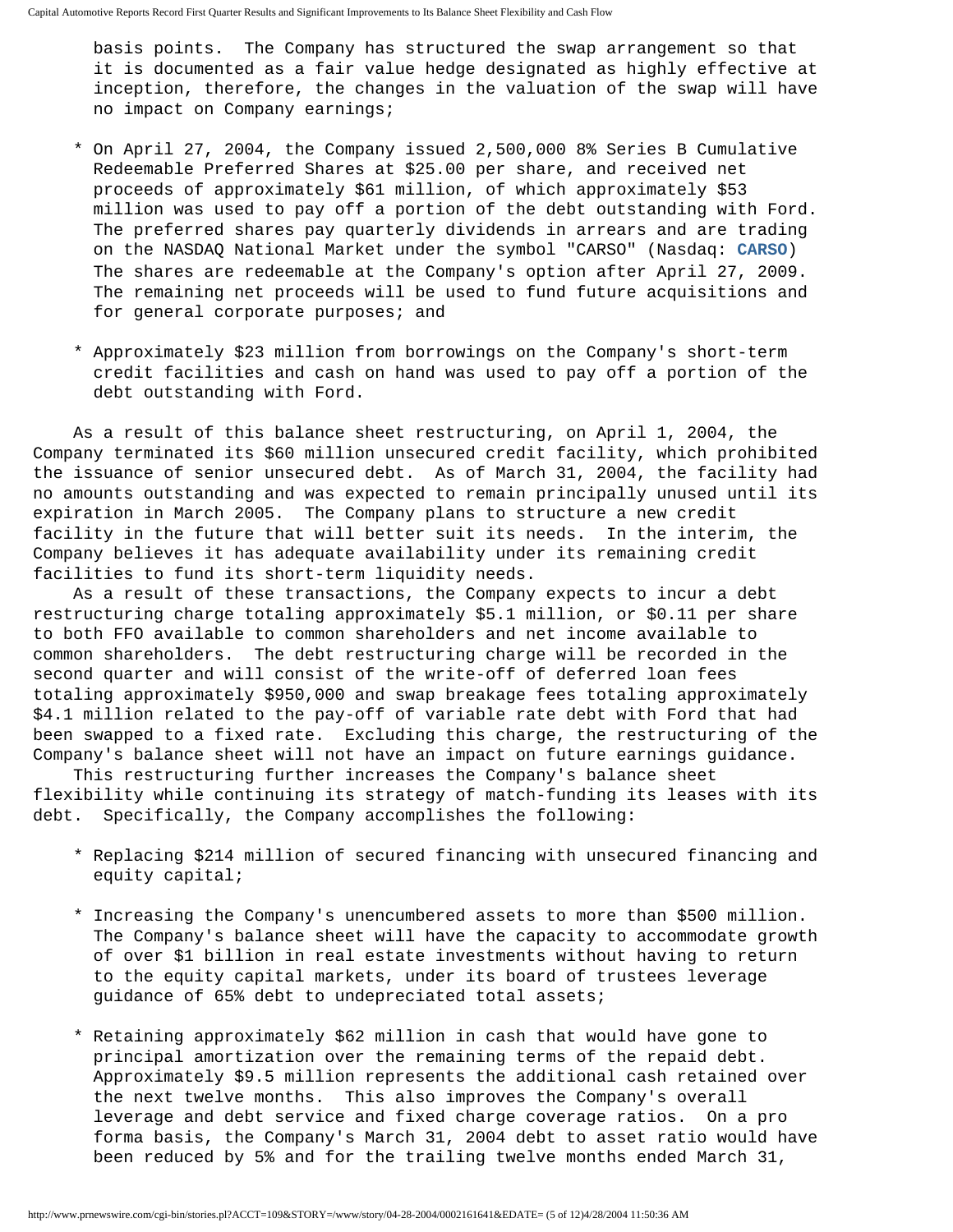2004, its debt service and fixed charge coverage ratios would have been improved by approximately 20 basis points and 5 basis points, respectively.;

- \* Reducing the Company's long-term variable rate debt by approximately \$60 million which continues the Company's strategy of match-funding in order to minimize its interest rate risk; and
- \* Extending the remaining term of the Company's debt from a weighted average debt maturity of 7.7 years for the Ford loans that were paid off with 15 year unsecured public notes and equity. As a result of this restructuring, the Company's weighted average remaining term of its long-term debt increased from 10.3 years as of March 31, 2004 to 11.4 years, and its earliest meaningful long-term debt maturity remains in 2011. In comparison, the Company's weighted average remaining lease term on its portfolio is 11.7 years as of March 31, 2004 and the earliest meaningful lease expirations do not occur until 2008. With this restructuring, the Company has furthered its strategy of match funding its long-term leases with long-term debt, allowing the Company to lock in its investment spreads during the initial lease term. On a portfolio basis, the Company's total outstanding debt, including this restructuring, represents approximately 52% of its total real estate investments. Of this amount, more than 96% of the Company's lease portfolio is match-funded with debt. The Company's total outstanding fixed rate debt represents approximately 52% of its total real estate subject to fixed rate leases, and of this amount, nearly 100% is match funded. The Company's total outstanding variable rate debt represents approximately 54% of its total real estate subject to variable rate leases, and of this amount, nearly 85% is match-funded.

### Earnings Guidance

 As a result of the Company's first quarter activity and the recent restructuring of its balance sheet, the Company is revising its 2004 FFO guidance range from \$2.52 to \$2.56 per diluted share to \$2.44 to \$2.48 per diluted share and its net income guidance range from \$1.68 to \$1.72 per diluted share to \$1.63 to \$1.67 per diluted share. Excluding the debt restructuring charge of approximately \$5.1 million, or \$0.11 per diluted share for both FFO and net income, the Company is increasing its 2004 FFO guidance range to \$2.55 to \$2.59 per diluted share and its net income guidance range to \$1.74 to \$1.78 per diluted share. The increase in the Company's guidance, excluding the debt restructuring charge, is a result of the income related to property dispositions that occurred during the first quarter, which impacted both FFO and net income. In addition, the Company's 2004 guidance assumes an increase in real estate investments of \$150 million for the year. The high end of the Company's earnings guidance assumes LIBOR remains at its current level, which is approximately 1.2%. The low end of the range assumes LIBOR rises from current levels to 3% during 2004. Because of the nature of the Company's variable rate lease program, if LIBOR rises above 3% during the year, the Company's results should still fall within the guidance range.

 David S. Kay, Senior Vice President, Chief Financial Officer and Treasurer added, "We carefully evaluated the all-in cost of the replacement capital used to extinguish certain secured debt and, based on that analysis, as well as the increased flexibility, cash flow and unencumbered assets achieved, we believe the restructuring is a real positive for the Company. We continue to seek opportunities to improve our financial position and lower our weighted average cost of capital in order to increase our investment spreads while reducing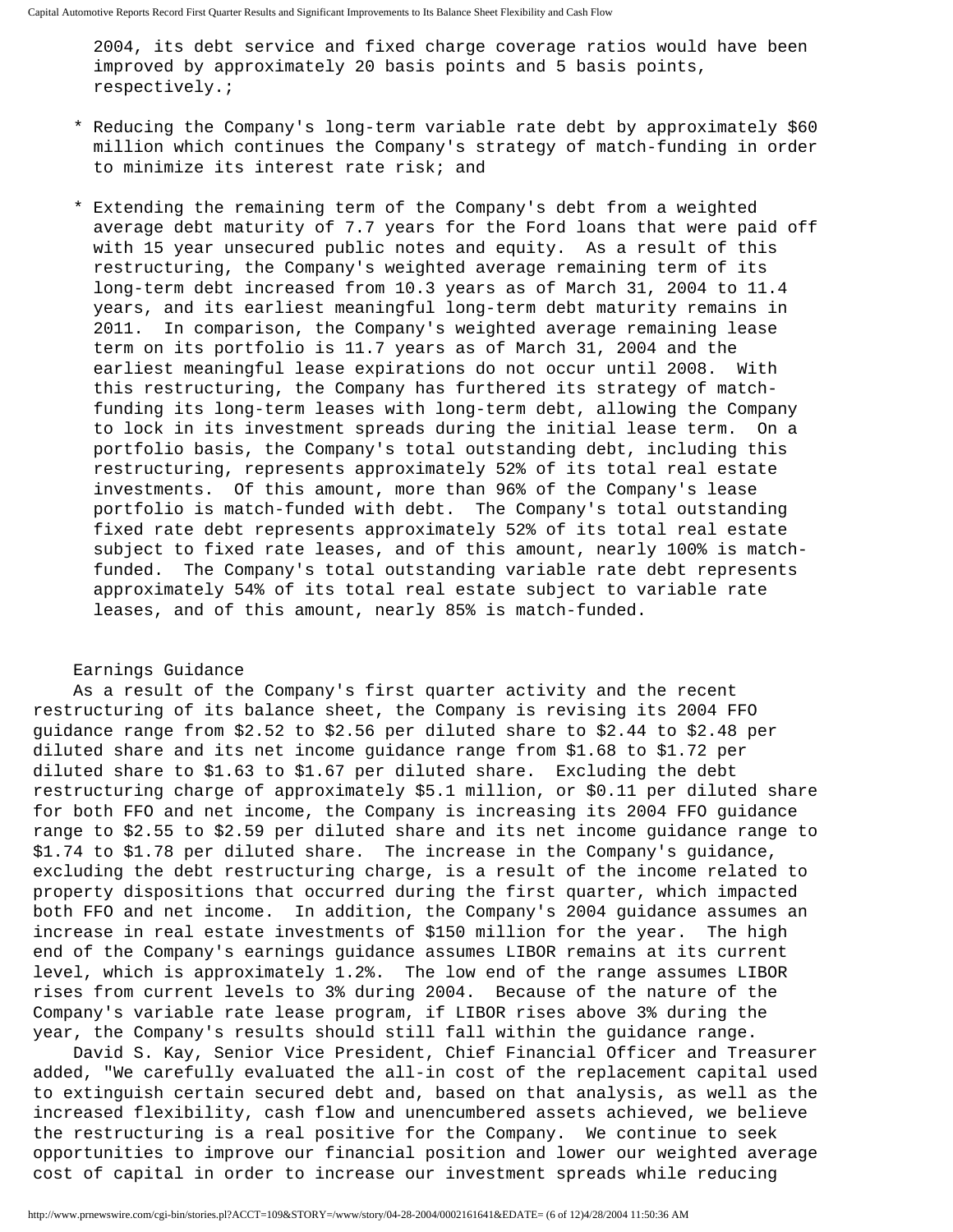interest rate risk. We have a highly match-funded balance sheet with a large portfolio of unencumbered assets which will be the foundation for our future."

#### About Capital Automotive

 Capital Automotive, headquartered in McLean, Virginia, is a selfadministered, self-managed real estate investment trust that acquires real property and improvements used by operators of multi-site, multi-franchised automotive dealerships and related businesses. Additional information on Capital Automotive is available on the Company's Web site at **[http://www.capitalautomotive.com](http://www.capitalautomotive.com/)**.

 As of March 31, 2004, the Company had invested more than \$1.9 billion in 324 properties, consisting of 448 automotive franchises in 31 states. Approximately 76% of the Company's total real estate investments are located in the top 50 metropolitan areas in the U.S. in terms of population. Approximately 74% of the Company's portfolio is invested in properties leased to the "Top 100" dealer groups as published by Automotive News. The properties are leased under long-term, triple-net leases with a weighted average initial lease term of 14.9 years.

 Certain matters discussed within this press release are forward-looking statements within the meaning of the federal securities laws. Although the Company believes that the expectations reflected in the forward-looking statements are based upon reasonable assumptions, the Company's future operations will depend on a number of factors that may differ, some materially, from the Company's assumptions. These factors, which could cause the Company's actual results to differ materially from those set forth in the forward-looking statements, include risks that our tenants will not pay rent; risks related to our reliance on a small number of tenants for a significant portion of our revenue; risks of financing, such as increases in interest rates, our ability to meet existing financial covenants and to consummate planned and additional financings on terms that are acceptable to us; risks that our growth will be limited if we cannot obtain additional capital; risks that planned and additional acquisitions may not be consummated; risks that competition for acquisitions could result in increased acquisition prices and costs as well as a reduction in capitalization rates; risks related to the automotive industry, such as the ability of our tenants to compete effectively in the automotive retail industry and the ability of our tenants to perform their lease obligations as a result of changes in any manufacturer's production, supply, vehicle financing, incentives, warranty programs, marketing or other practices or changes in the economy generally; risks generally incident to the ownership of real property, including adverse changes in economic conditions, changes in the investment climate for real estate, changes in real estate taxes and other operating expenses, adverse changes in governmental rules and fiscal policies and the relative illiquidity of real estate; environmental and other risks associated with the acquisition and leasing of automotive properties; risks related to our status as a REIT for federal income tax purposes, such as the existence of complex regulations relating to our status as a REIT, the effect of future changes in REIT requirements as a result of new legislation and the adverse consequences of the failure to qualify as a REIT; and those risks detailed from time to time in the Company's SEC reports, including its Form 8-K/A filed on March 12, 2004, its annual report on Form 10-K and its quarterly reports on Form 10-Q. The Company makes no promise to update any of the forward-looking statements.

Contact Information: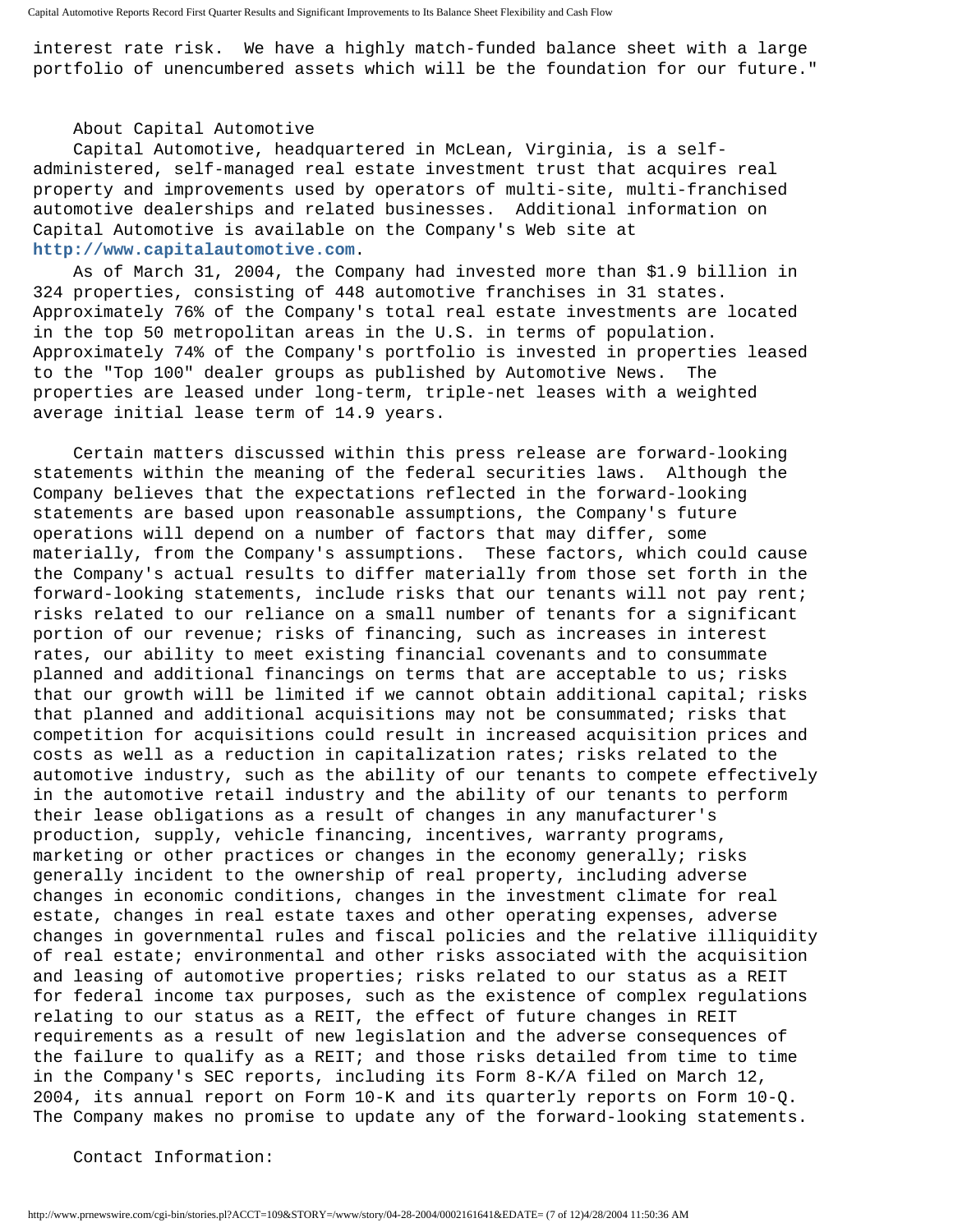David S. Kay Senior Vice President, Chief Financial Officer and Treasurer Capital Automotive REIT 703-394-1302

## CAPITAL AUTOMOTIVE REIT UNAUDITED SUPPLEMENTAL FINANCIAL DATA (IN THOUSANDS, EXCEPT PER SHARE DATA)

|                                     |    | Three Months Ended |           |          |  |
|-------------------------------------|----|--------------------|-----------|----------|--|
|                                     |    |                    | March 31, |          |  |
|                                     |    | 2004               |           | 2003     |  |
| Statements of Operations:           |    |                    |           |          |  |
| Revenue:                            |    |                    |           |          |  |
| Rental                              | \$ | 47,610             | \$        | 39,386   |  |
| Interest and other                  |    | 970                |           | 223      |  |
| Total revenue                       |    | 48,580             |           | 39,609   |  |
| Expenses:                           |    |                    |           |          |  |
| Depreciation and amortization       |    | 8,804              |           | 7,254    |  |
| General and administrative          |    | 2,741              |           | 2,233    |  |
| Interest                            |    | 17,230             |           | 15,043   |  |
| Total expenses                      |    | 28,775             |           | 24,530   |  |
| Income from continuing operations   |    |                    |           |          |  |
| before minority interest            |    | 19,805             |           | 15,079   |  |
| Minority interest                   |    | (3, 335)           |           | (3, 479) |  |
| Income from continuing operations   |    | 16,470             |           | 11,600   |  |
| Income from discontinued operations |    | 1,123              |           | 301      |  |
| Gain on sale of real estate         |    | 953                |           | 35       |  |
| Total discontinued operations       |    | 2,076              |           | 336      |  |
| Net income                          |    | 18,546             |           | 11,936   |  |
| Preferred share dividends           |    | (1, 852)           |           |          |  |
| Net income available to common      |    |                    |           |          |  |
| shareholders                        | \$ | 16,694             | \$        | 11,936   |  |
| Basic earnings per share:           |    |                    |           |          |  |
| Income from continuing operations   | \$ | 0.43               | \$        | 0.41     |  |
| Net income                          | \$ | 0.49               | \$        | 0.42     |  |
| Diluted earnings per share:         |    |                    |           |          |  |
| Income from continuing operations   | \$ | 0.42               | \$        | 0.40     |  |
| Net income                          | \$ | 0.48               | \$        | 0.41     |  |
| Weighted average number of common   |    |                    |           |          |  |
| shares - basic                      |    | 34,049             |           | 28,279   |  |
| Weighted average number of common   |    |                    |           |          |  |
| shares - diluted                    |    | 34,673             |           | 29,205   |  |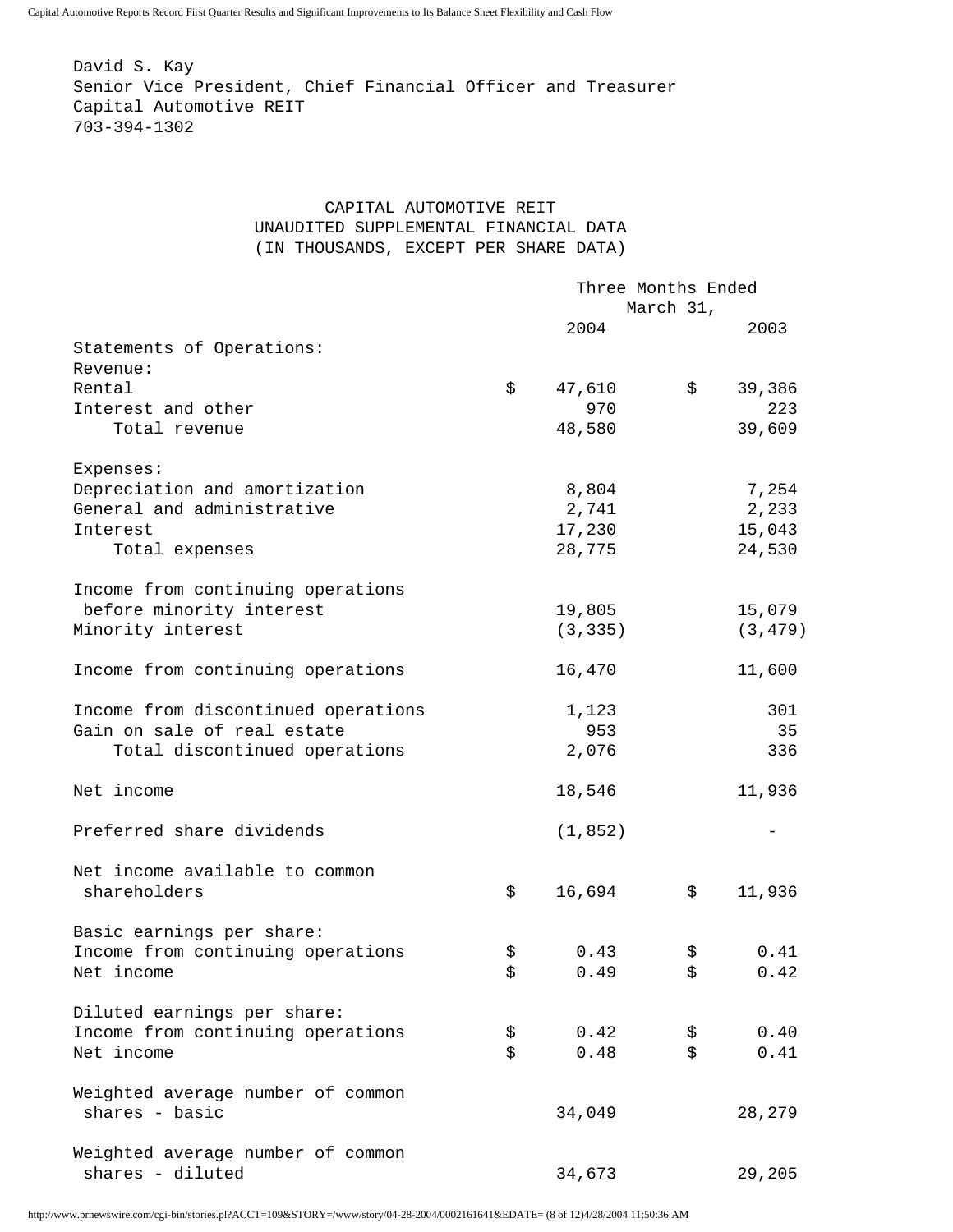| Reconciliation of Net Income to Funds From Operations (FFO) and FFO<br>Available to Common Shareholders:                            |                                           |              |
|-------------------------------------------------------------------------------------------------------------------------------------|-------------------------------------------|--------------|
| Net income                                                                                                                          | \$<br>18,546                              | \$<br>11,936 |
| Adjustments:                                                                                                                        |                                           |              |
| Real estate depreciation and<br>Add:                                                                                                |                                           |              |
| amortization                                                                                                                        | 8,805                                     | 7,407        |
| Add: Minority interest related to<br>income from continuing operations<br>and income from discontinued                              |                                           |              |
| operations                                                                                                                          | 3,592                                     | 3,569        |
| Less: Gain on sale of real estate                                                                                                   | (953)                                     | (35)         |
| FFO (A)                                                                                                                             | 29,990                                    | 22,877       |
| Less: Preferred share dividends                                                                                                     | (1, 852)                                  |              |
| FFO available to common shareholders                                                                                                | 28,138                                    | 22,877       |
| Basic FFO per share                                                                                                                 | \$<br>0.67                                | \$<br>0.62   |
| Diluted FFO per share                                                                                                               | \$<br>0.66                                | \$<br>0.61   |
| Weighted average number of common<br>shares                                                                                         |                                           |              |
| and units - basic                                                                                                                   | 41,823                                    | 36,765       |
| Weighted average number of common<br>shares                                                                                         |                                           |              |
| and units - diluted                                                                                                                 | 42,447                                    | 37,691       |
| Other financial information:                                                                                                        |                                           |              |
| Straight-lined rental revenue                                                                                                       | \$<br>1,118                               | \$<br>1,195  |
|                                                                                                                                     |                                           |              |
| 2004 Earnings Guidance and Reconciliation of Net Income to Funds From<br>Operations (FFO) and FFO Available to Common Shareholders: |                                           |              |
|                                                                                                                                     | Projected Year Ended<br>December 31, 2004 |              |
|                                                                                                                                     | Low-End                                   | High-End     |
| Net income                                                                                                                          | \$<br>69,600                              | \$<br>71,100 |
|                                                                                                                                     |                                           |              |

 Adjustments: Add: Real estate depreciation and amortization 36,700 36,700 Add: Minority interest related to income from continuing operations and income from discontinued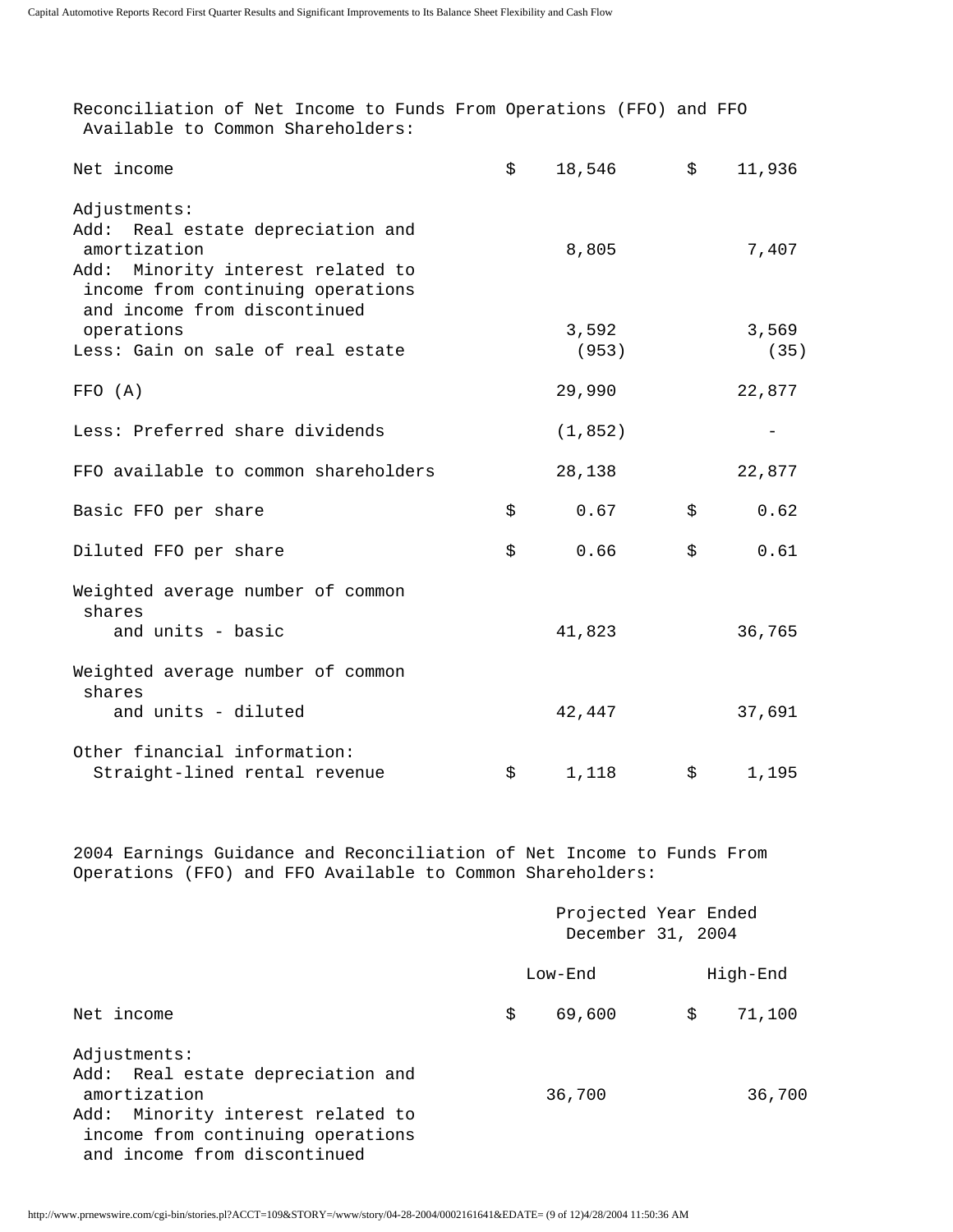| operations<br>Less: Gain on sale of real estate                                                      | 12,700<br>(1,000) | 13,000<br>(1,000) |
|------------------------------------------------------------------------------------------------------|-------------------|-------------------|
| FFO (A)                                                                                              | 118,000           | 119,800           |
| Less: Preferred share dividends                                                                      | (10, 800)         | (10, 800)         |
| FFO available to common<br>shareholders                                                              | \$<br>107,200     | \$<br>109,000     |
| Weighted average number of common<br>shares used to compute fully diluted<br>earnings per share      | 36,100            | 36,100            |
| Weighted average number of common<br>shares and units used to compute<br>fully diluted FFO per share | 43,900            | 43,900            |
| Net income per diluted share (B)                                                                     | \$<br>1.63        | \$<br>1.67        |
| FFO per diluted share (B)                                                                            | \$<br>2.44        | \$<br>2.48        |

- (A) The National Association of Real Estate Investment Trusts (NAREIT) developed FFO as a relative non-GAAP financial measure of performance and liquidity of an equity REIT in order to recognize that income producing real estate historically has not depreciated on the basis determined under generally accepted accounting principles (GAAP). FFO, as defined under the revised definition adopted in April 2002 by NAREIT and as presented by the Company, is net income (computed in accordance with GAAP) plus depreciation and amortization of assets unique to the real estate industry, plus minority interest related to income from continuing operations and income from discontinued operations, and excluding gains from sales of property, and after adjustments for unconsolidated partnerships and joint ventures. FFO does not represent cash flows from operating activities in accordance with GAAP (which, unlike FFO, generally reflects all cash effects of transactions and other events in the determination of net income) and should not be considered an alternative to net income as an indication of our performance or to cash flow as a measure of liquidity or ability to make distributions. We consider FFO a meaningful, additional measure of operating performance because it primarily excludes the assumption that the value of the real estate assets diminishes predictably over time, and because industry analysts have accepted it as a performance measure.
- (B) Both low-end and high-end projections include a debt restructuring charge of approximately \$5.1 million, or \$0.11 per diluted share, recorded during the second quarter of 2004.

 Calculation of Interest Coverage and Debt Service Coverage Ratios: We consider the interest coverage and debt service coverage ratios meaningful financial performance measures of liquidity as they provide our investors with information pertaining to our ability to satisfy our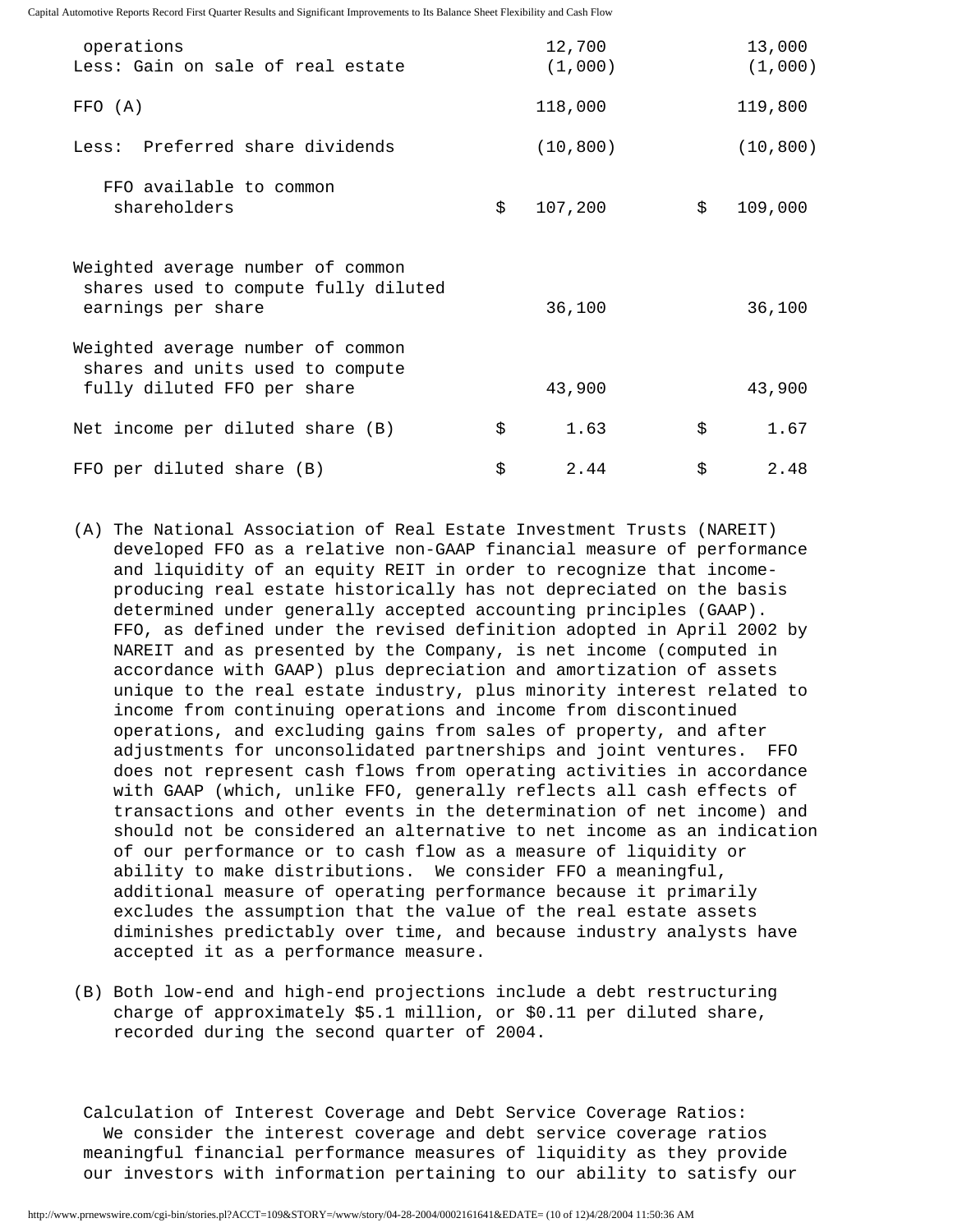debt service requirements. These measures are typically used by our lenders in assessing our compliance with certain debt covenants. These ratios are considered non-GAAP financial measures because they are calculated using Earnings Before Interest, Taxes, Depreciation and Amortization, commonly referred to as EBITDA. These ratios should not be considered an alternative measure of operating results or cash flow from operations as determined in accordance with GAAP.

 The following is a calculation of these ratios for the three months and twelve months ended March 31, 2004 (dollars in thousands). The calculation includes a reconciliation of EBITDA to its most directly comparable GAAP measure, net income.

| \$<br>22,359 | March 31, 2004 |                                                                                                                                                                                            |         |                                                                                        |
|--------------|----------------|--------------------------------------------------------------------------------------------------------------------------------------------------------------------------------------------|---------|----------------------------------------------------------------------------------------|
|              |                |                                                                                                                                                                                            |         | March 31, 2004                                                                         |
|              |                |                                                                                                                                                                                            |         |                                                                                        |
|              |                | \$                                                                                                                                                                                         |         | 72,192                                                                                 |
| 17,306       |                |                                                                                                                                                                                            |         | 66,745                                                                                 |
| 8,823        |                |                                                                                                                                                                                            |         | 32,519                                                                                 |
| \$<br>48,488 |                | \$                                                                                                                                                                                         | 171,456 |                                                                                        |
|              |                |                                                                                                                                                                                            |         |                                                                                        |
|              |                |                                                                                                                                                                                            |         |                                                                                        |
|              |                |                                                                                                                                                                                            |         | 2.5                                                                                    |
|              |                |                                                                                                                                                                                            |         |                                                                                        |
| \$           |                | \$                                                                                                                                                                                         |         | 66,745                                                                                 |
|              |                |                                                                                                                                                                                            |         | 2,263                                                                                  |
|              |                |                                                                                                                                                                                            |         | 37,282                                                                                 |
| \$           |                | \$                                                                                                                                                                                         | 106,290 |                                                                                        |
|              |                |                                                                                                                                                                                            |         |                                                                                        |
|              |                |                                                                                                                                                                                            |         |                                                                                        |
|              |                |                                                                                                                                                                                            |         | 1.6                                                                                    |
|              |                |                                                                                                                                                                                            |         |                                                                                        |
|              |                |                                                                                                                                                                                            | 2003    |                                                                                        |
|              |                |                                                                                                                                                                                            |         |                                                                                        |
|              |                |                                                                                                                                                                                            |         |                                                                                        |
|              |                |                                                                                                                                                                                            |         |                                                                                        |
|              |                |                                                                                                                                                                                            |         |                                                                                        |
|              |                |                                                                                                                                                                                            |         |                                                                                        |
|              |                |                                                                                                                                                                                            |         |                                                                                        |
|              |                |                                                                                                                                                                                            |         |                                                                                        |
|              |                |                                                                                                                                                                                            |         |                                                                                        |
|              |                |                                                                                                                                                                                            |         | 4,425                                                                                  |
|              |                |                                                                                                                                                                                            |         | 75,009                                                                                 |
|              |                |                                                                                                                                                                                            |         | 34,341                                                                                 |
|              |                |                                                                                                                                                                                            | 112,452 |                                                                                        |
|              |                |                                                                                                                                                                                            | 569,274 |                                                                                        |
|              | 2004           | 2.5<br>17,306<br>1,852<br>9,824<br>28,982<br>1.7<br>March 31,<br>\$1,918,098<br>1,929,006<br>12,583<br>73,071<br>1,882,110<br>1,071,182<br>4,375<br>18,009<br>43,361<br>117,544<br>627,639 |         | December 31,<br>\$1,874,810<br>1,905,327<br>13,352<br>89,670<br>1,861,585<br>1,066,084 |

\* Other assets includes: